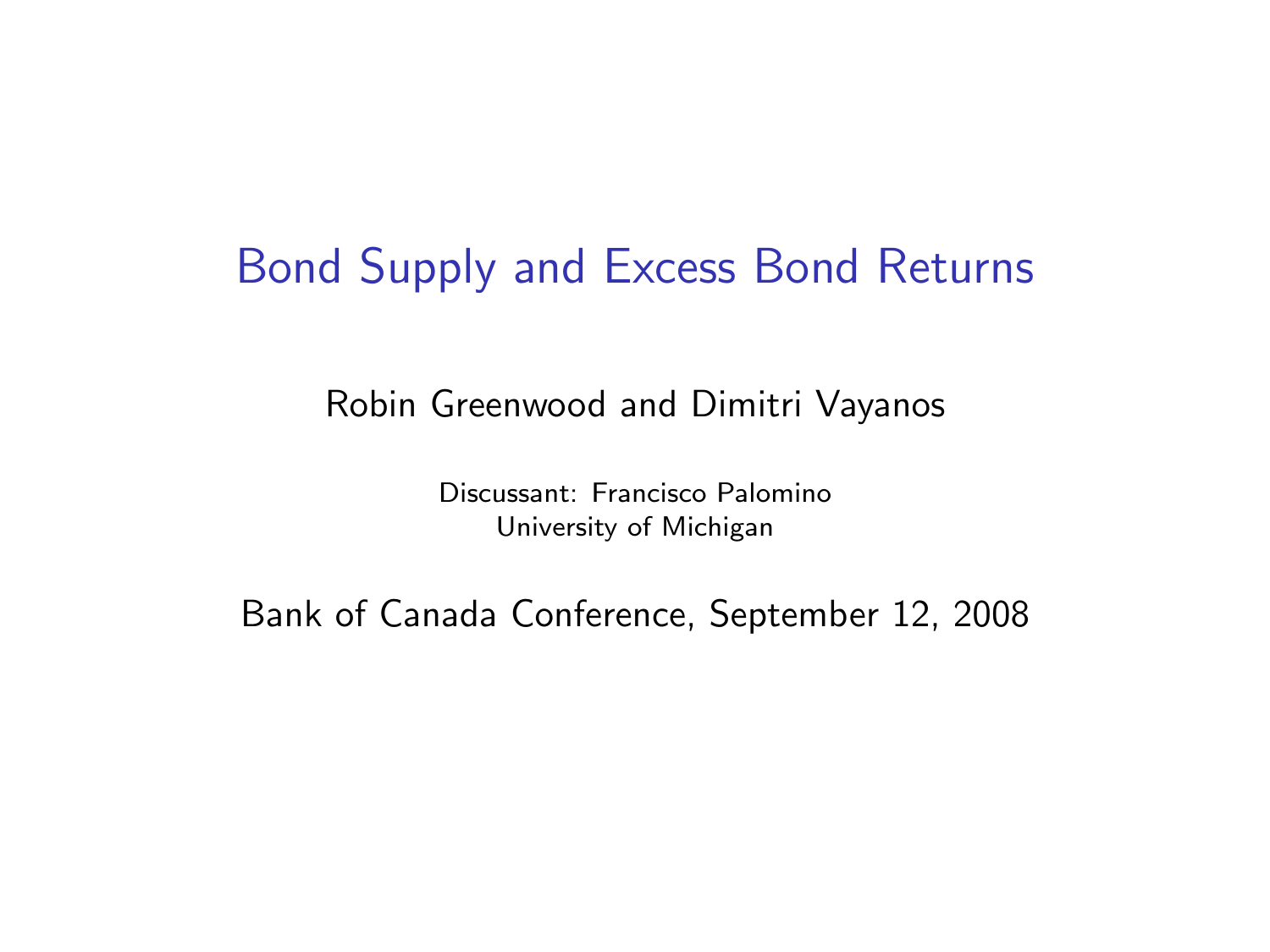# Summary

- Representative agent models: bond supply is irrelevant for asset pricing.
- However... treasury buyback program, Operation Twist, Greenspan's conundrum.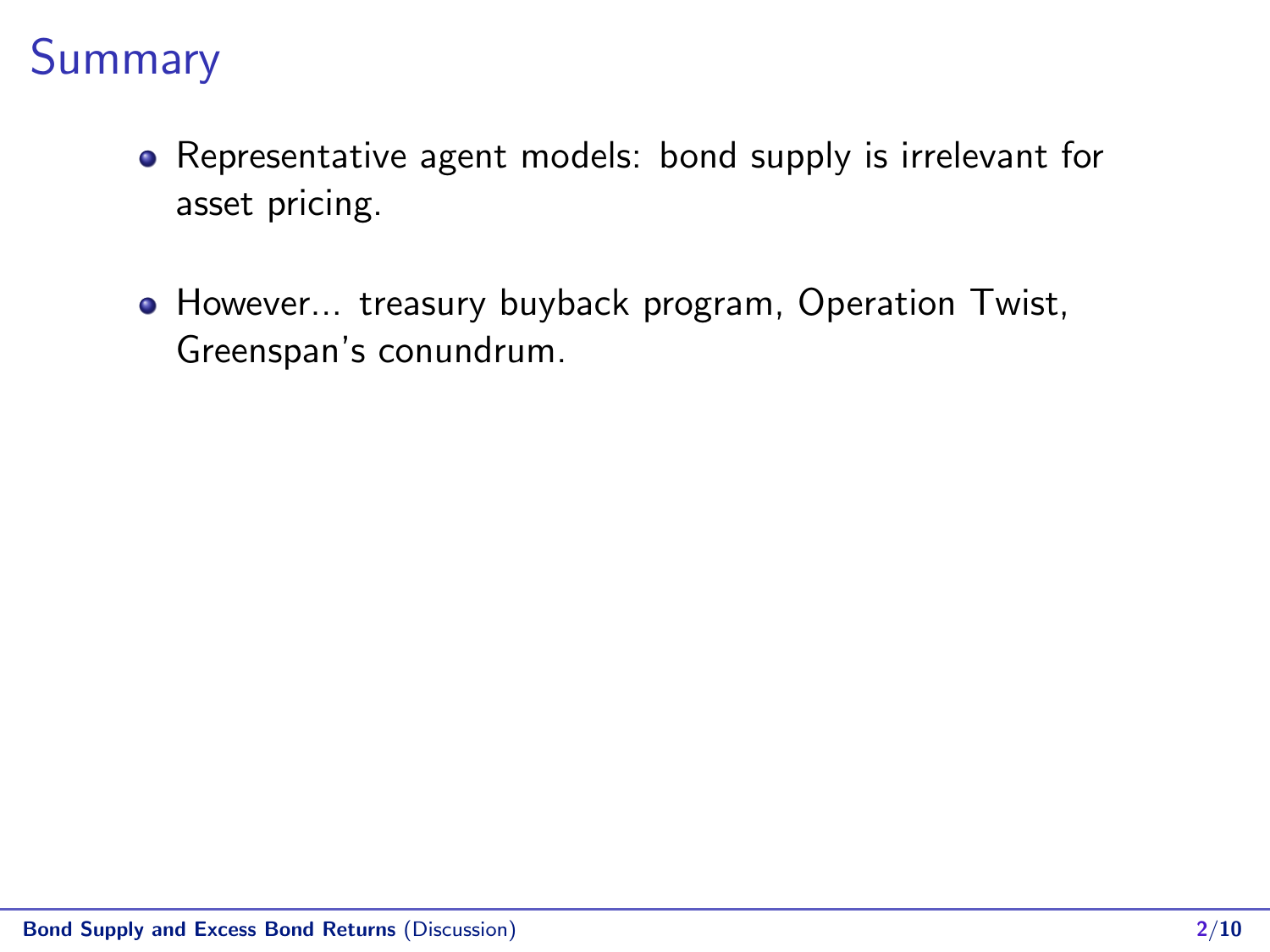# Summary

- Representative agent models: bond supply is irrelevant for asset pricing.
- However... treasury buyback program, Operation Twist, Greenspan's conundrum.

Question: How does bond supply affect bond prices and bond risk premia? Why?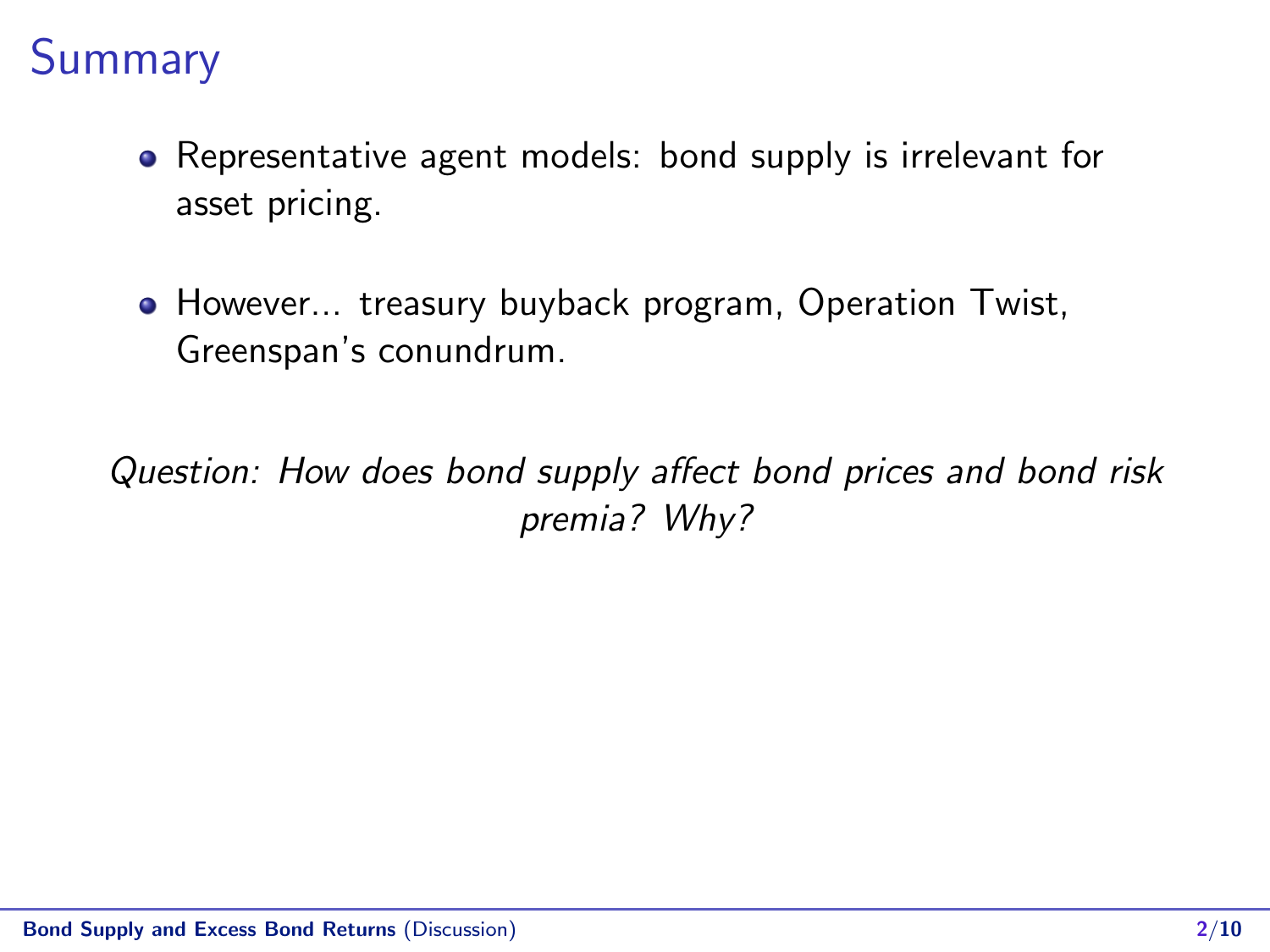## **Summary**

- Representative agent models: bond supply is irrelevant for asset pricing.
- However... treasury buyback program, Operation Twist, Greenspan's conundrum.

#### Question: How does bond supply affect bond prices and bond risk premia? Why?

Contribution:

- Testable implications from a no-arbitrage "preferred habitat" model (Vayanos and Vila, 2007).
- Empirical evidence supporting the model's predictions.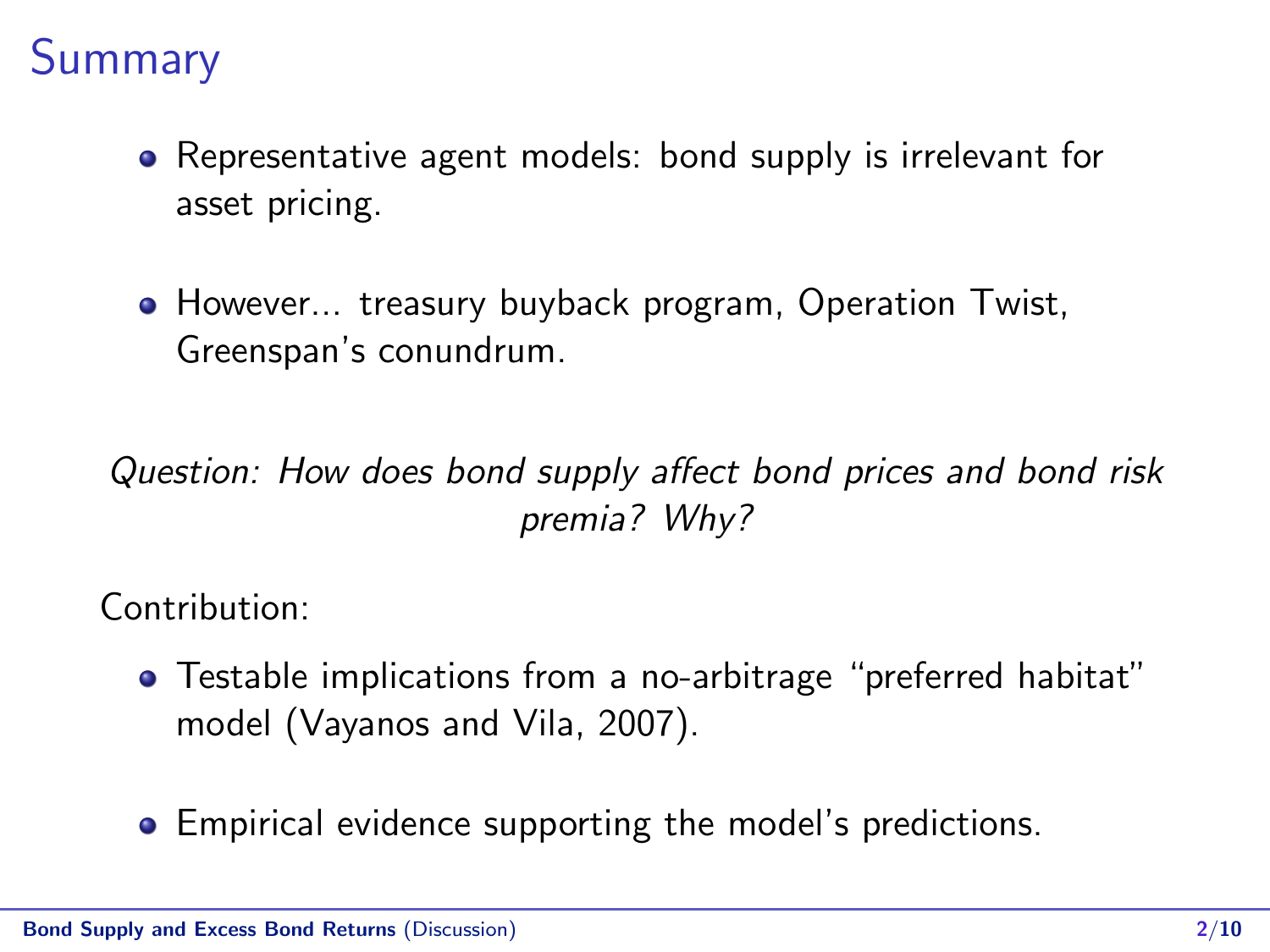### Summary: Testable Implications

<sup>1</sup> Relative supply of long-term bonds ↑

- Bond yields and premia for all maturities ↑.
- The effect is more significant for long maturities.
- <sup>2</sup> Arbitrageur's risk aversion ↑
	- Bond yields are more sensitive to the relative supply of long term bonds.
	- Stronger covariance between spreads and expected returns.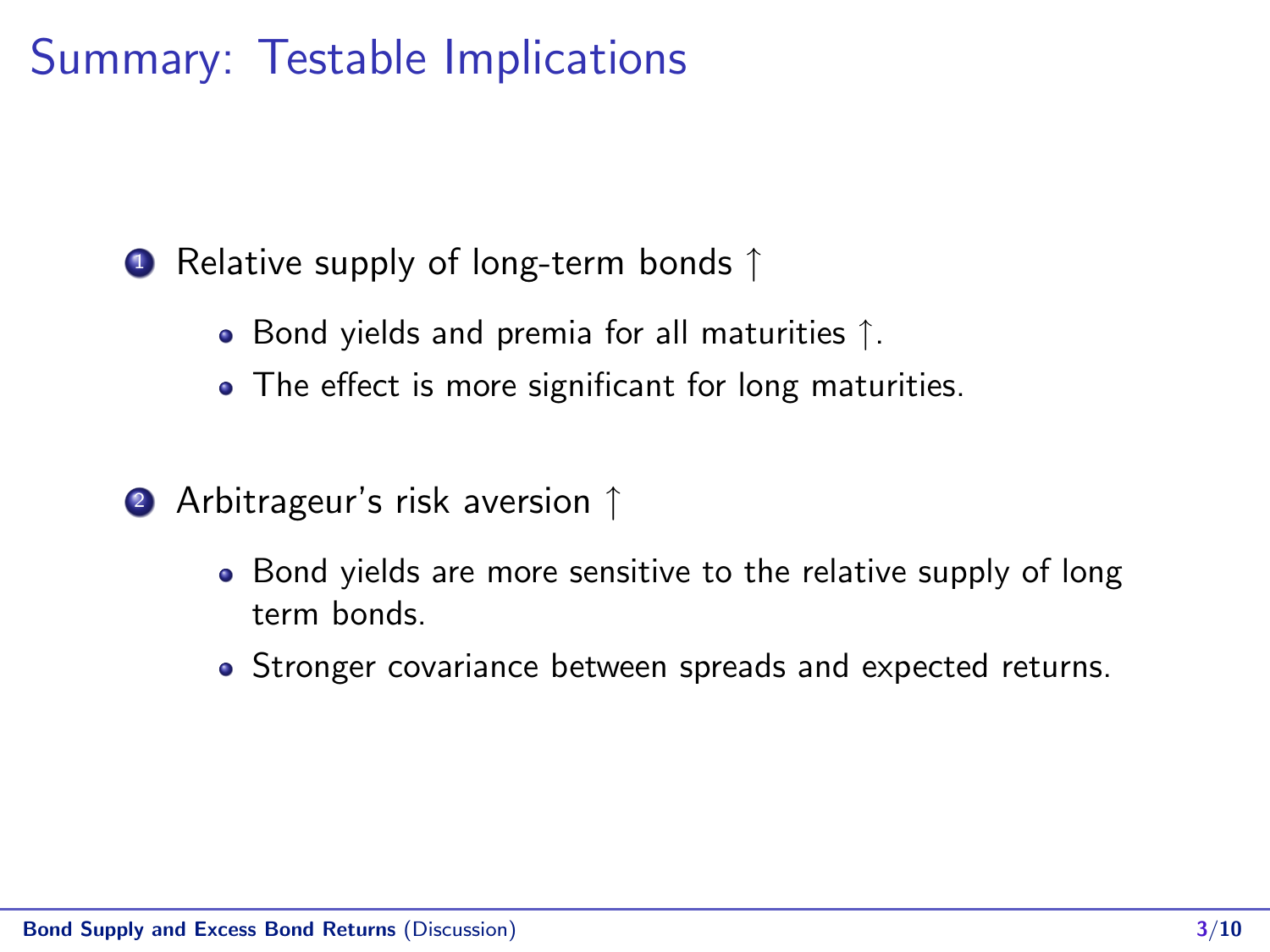### Theoretical Approach

Short-term rate:

$$
dr_t = \kappa_r(\bar{r} - r_t)dt + \sigma_r dB_t.
$$

Bond returns:

$$
\frac{dP_t^{(\tau)}}{P_t^{(\tau)}} = \mu_t^{(\tau)}dt - A_t^{(\tau)}\sigma_r dB_t.
$$

From the risk-averse arbitrageur's portfolio choice problem:

$$
\mu_t^{(\tau)} - r_t = aA_r(\tau)\sigma_r^2 \int_0^T x_t^{(\tau)} A_r(\tau) d\tau.
$$

Equilibrium condition:

$$
x_t^{(\tau)} = s_t^{(\tau)} \equiv \beta(\tau) + \alpha(\tau) \log P_t^{(\tau)}.
$$

Time-varying expected excess returns if  $\alpha(\tau) \neq 0$ .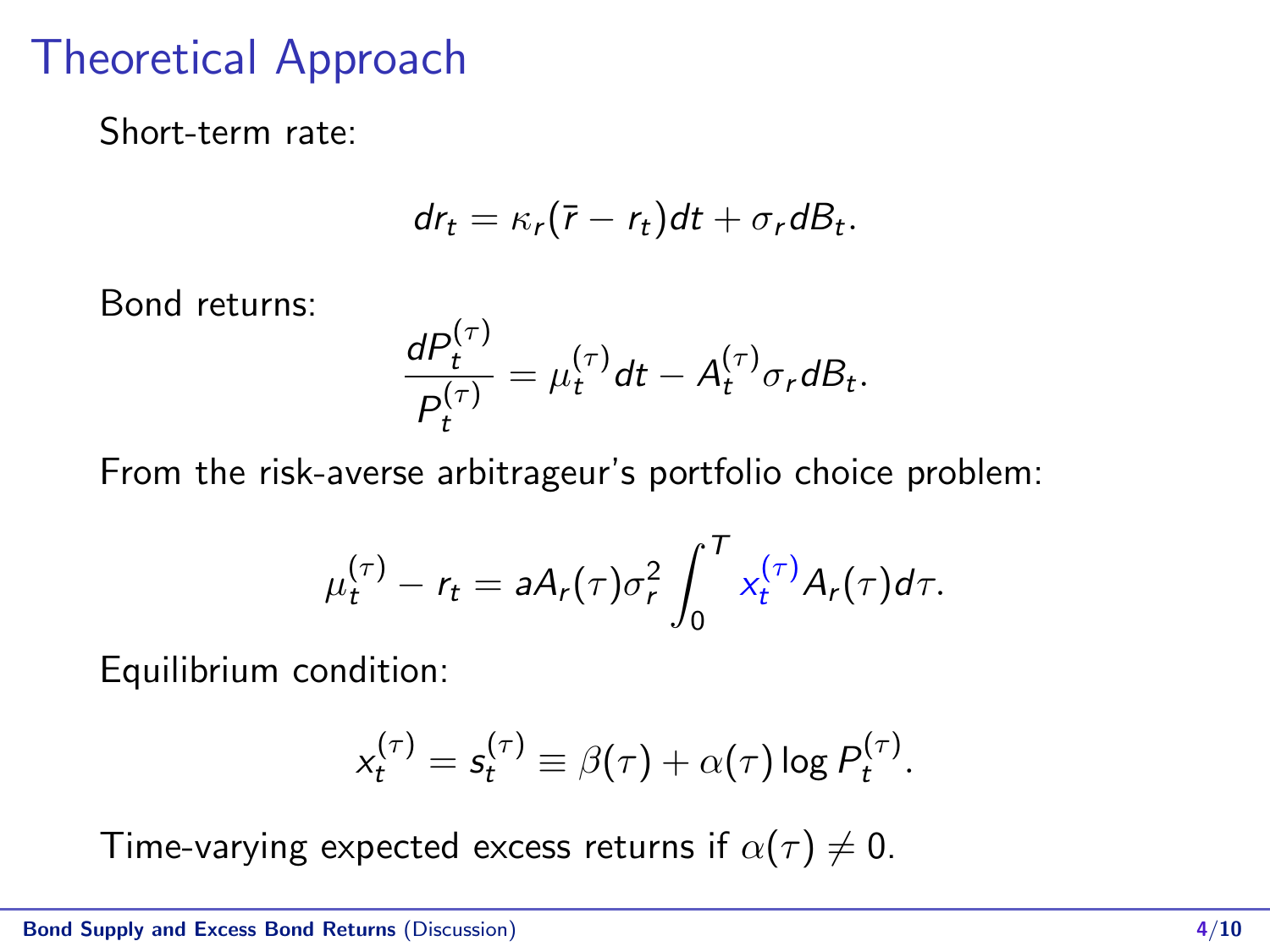### Theoretical Approach

### Risk-averse arbitrageurs require a compensation for holding long-term bonds ⇓ the compensation is determined by the exposure to short-term rate risk ⇓ the exposure increases as the average maturity of bond supply

increases.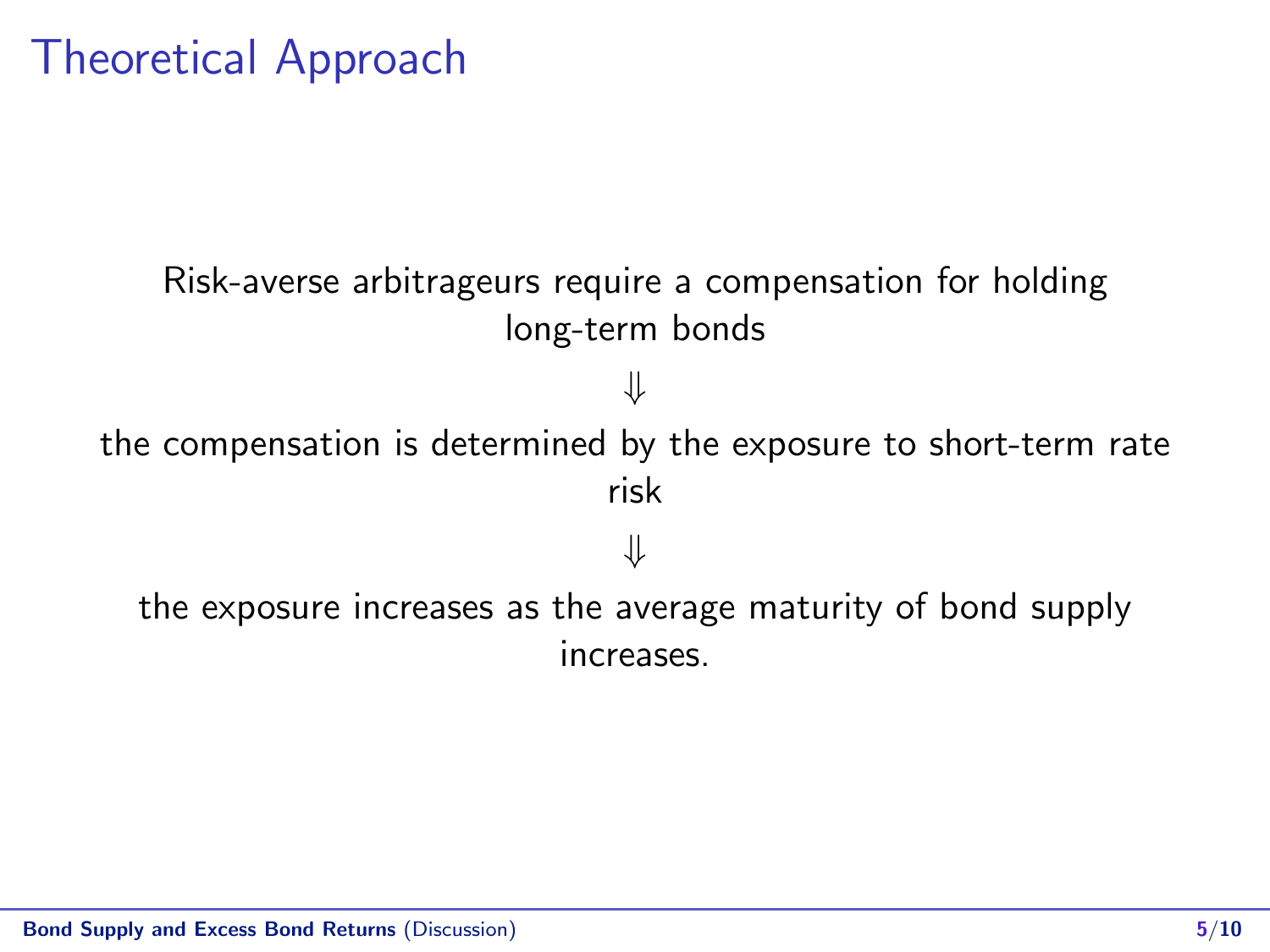One Factor Model:  $\tau y_t^{(\tau)} = C(\tau) + A_r(\tau) r_t$ .

$$
s_t^{(\tau)} = \beta(\tau) - \alpha(\tau)\tau y_t^{(\tau)}
$$



Baseline:  $\beta(\tau) \equiv 1$ ,  $\alpha(\tau) \equiv 1$ . Experiment:  $\Delta\beta(2) = -1$ ,  $\Delta\beta(10) = 1$ .

Bond Supply and Excess Bond Returns (Discussion) 6/10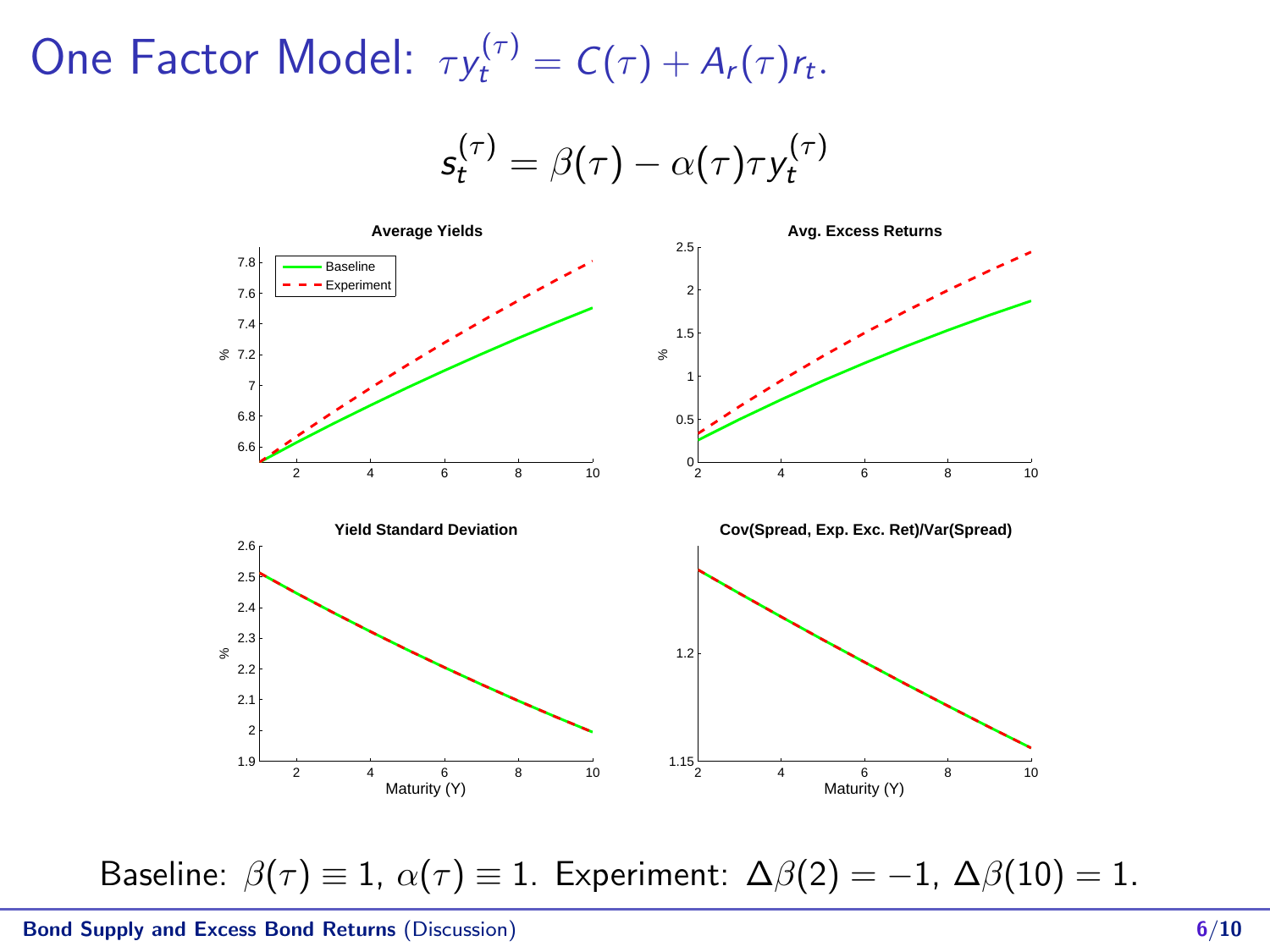Elastic Bond Supply:  $s_t^{(\tau)} = \beta(\tau) - \alpha(\tau)\tau y_t^{(\tau)}$ t

• What are the microfoundations?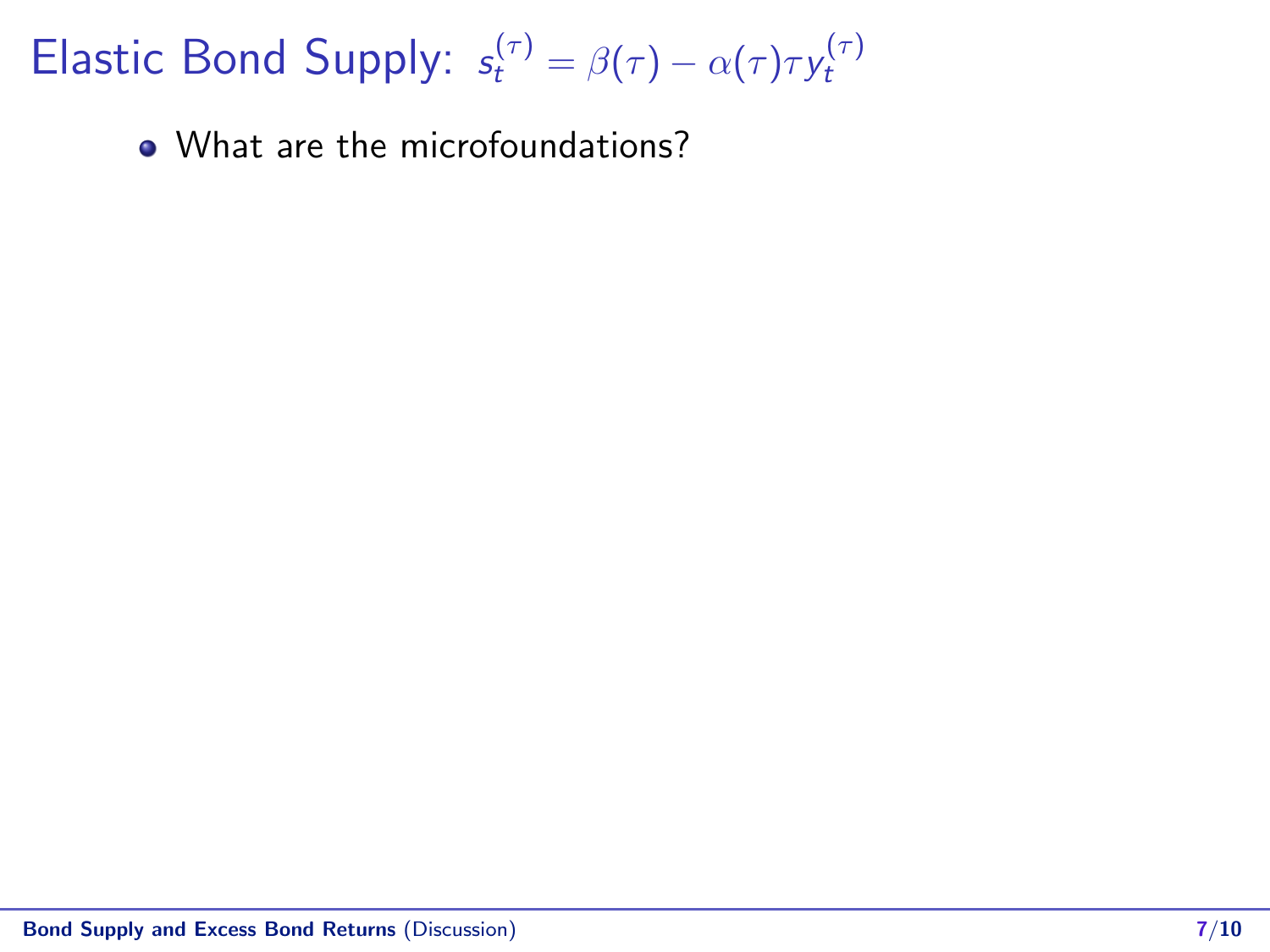Elastic Bond Supply:  $s_t^{(\tau)} = \beta(\tau) - \alpha(\tau)\tau y_t^{(\tau)}$ t

• What are the microfoundations?

• What determines  $\alpha(\tau)$ ? "Bonds in the utility function" (Krishnamurthy and Vissing - Jorgensen, 2007).

$$
\max_{\{c_t, c_{t+1}, \theta_t\}} u(c_t) + \beta u(c_{t+1}) + v(\theta_t)
$$
\ns.t.  
\n
$$
c_t + \theta_t \leq w_t,
$$
\n
$$
c_{t+1} \leq w_{t+1} + \theta_t(1 + y_t).
$$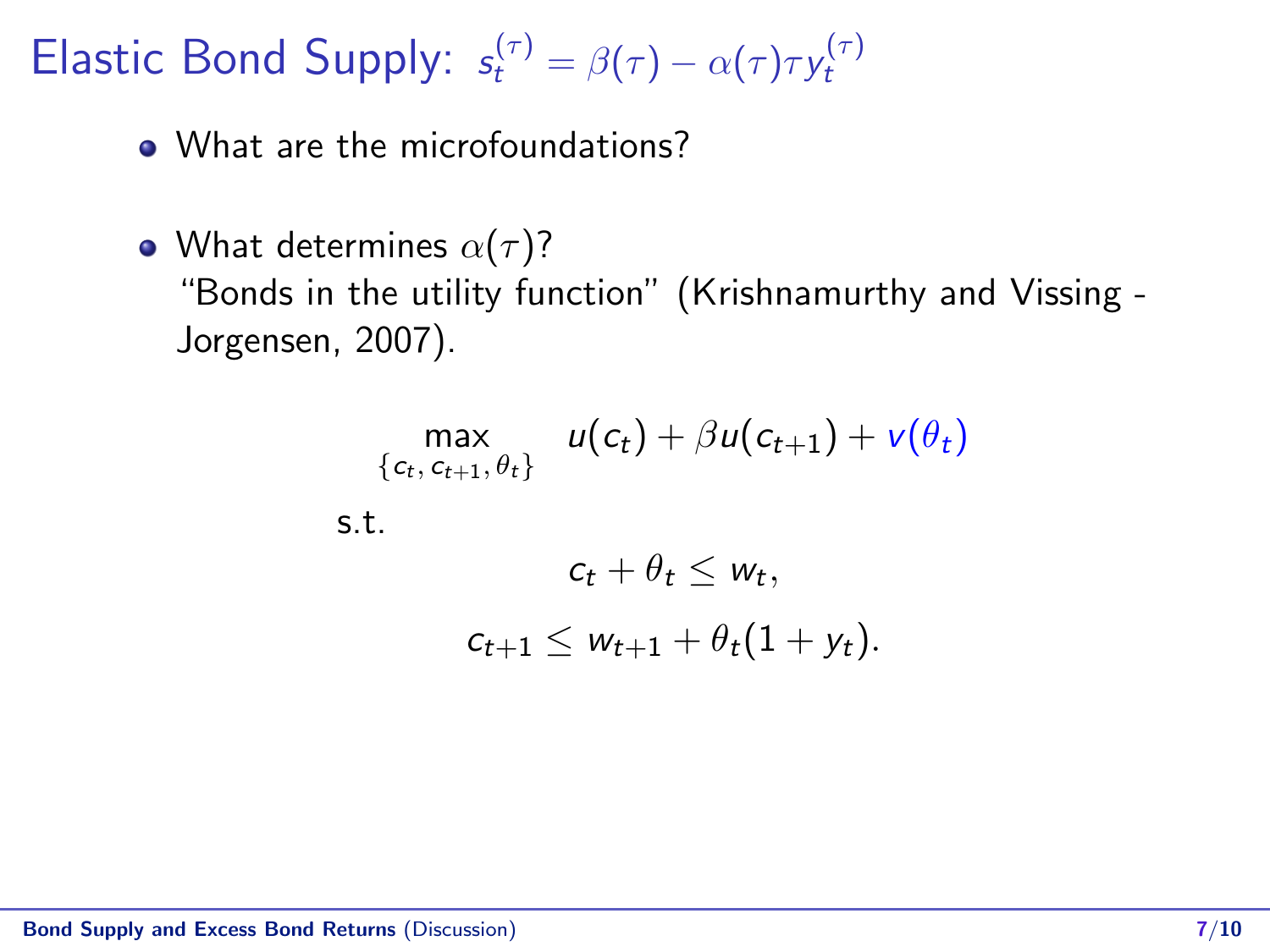Elastic Bond Supply:  $s_t^{(\tau)} = \beta(\tau) - \alpha(\tau)\tau y_t^{(\tau)}$ t

• What are the microfoundations?

• What determines  $\alpha(\tau)$ ? "Bonds in the utility function" (Krishnamurthy and Vissing - Jorgensen, 2007).

$$
\max_{\{c_t, c_{t+1}, \theta_t\}} u(c_t) + \beta u(c_{t+1}) + v(\theta_t)
$$
\ns.t.  
\n
$$
c_t + \theta_t \leq w_t,
$$
\n
$$
c_{t+1} \leq w_{t+1} + \theta_t(1 + y_t).
$$
\n
$$
v'(\theta_t) = u'(c_t) - (1 + y_t)\beta u'(c_{t+1}).
$$

If  $v''(\theta_t) < 0 \Rightarrow$  downward sloping demand for bonds.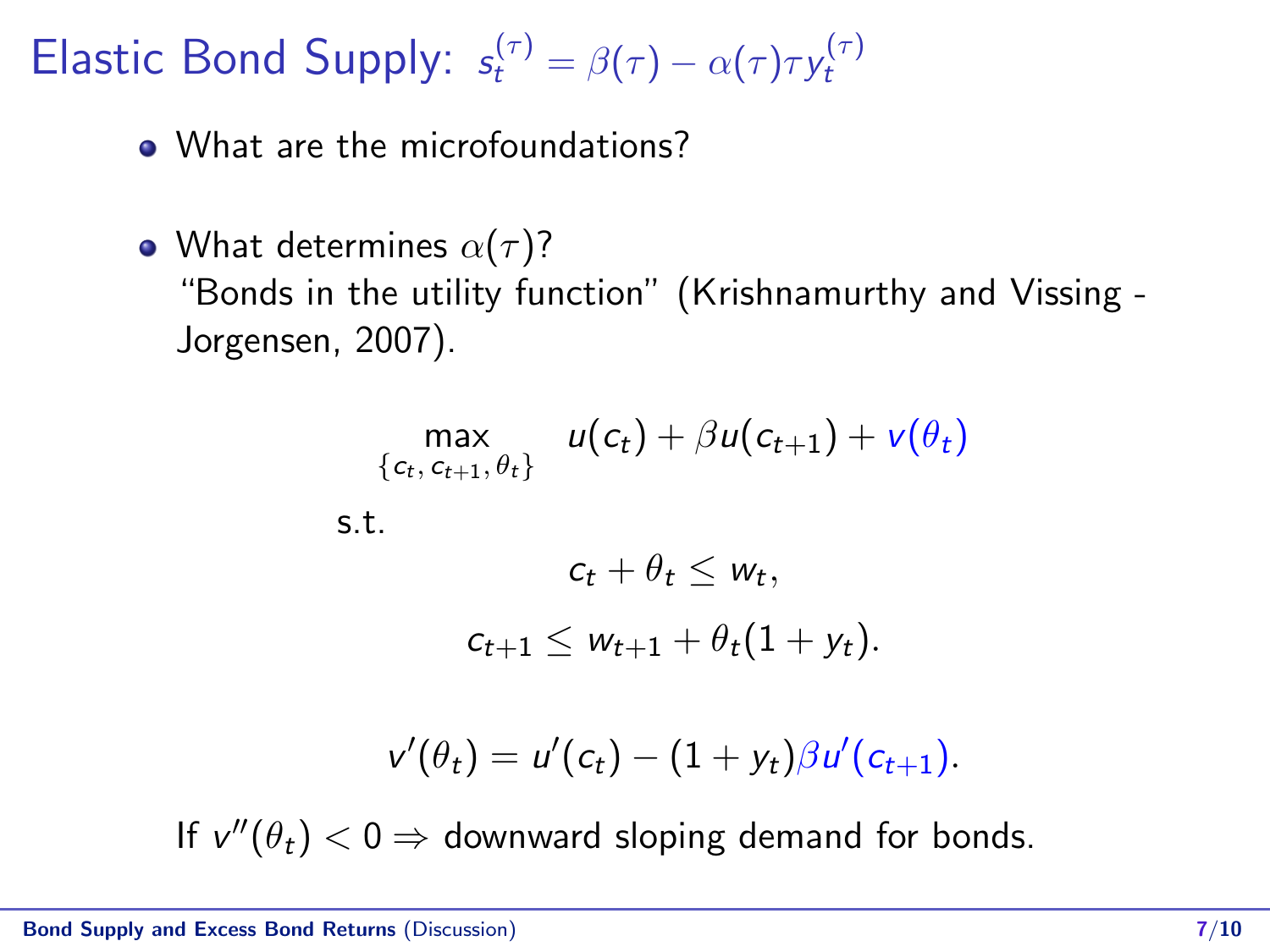Two factor model:  $\tau y_t^{(\tau)} = C(\tau) + A_r(\tau) r_t + A_z(\tau) z_t$ .

 $z_t \sim$  fiscal policy shock.

 $s_t^{(\tau)} = \beta(\tau) + \gamma(\tau)z_t$ ,  $dz_t = -\kappa_z z_t dt + \sigma_z dB_t^z$ .

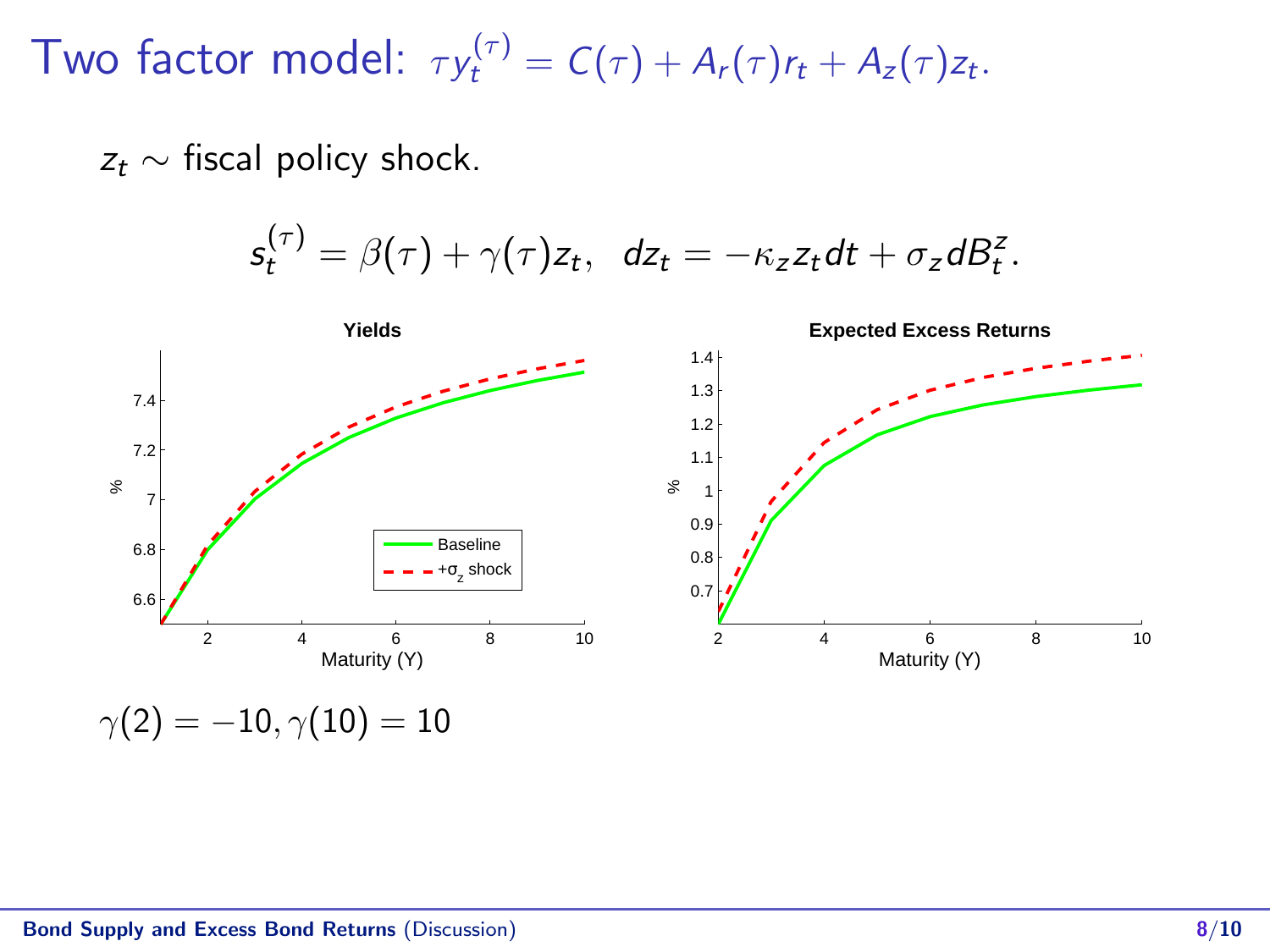Two factor model:  $\tau y_t^{(\tau)} = C(\tau) + A_r(\tau) r_t + A_z(\tau) z_t$ .

 $z_t \sim$  fiscal policy shock.

 $s_t^{(\tau)} = \beta(\tau) + \gamma(\tau)z_t$ ,  $dz_t = -\kappa_z z_t dt + \sigma_z dB_t^z$ .



Persistent policy shocks increase the volatility of long-term yields.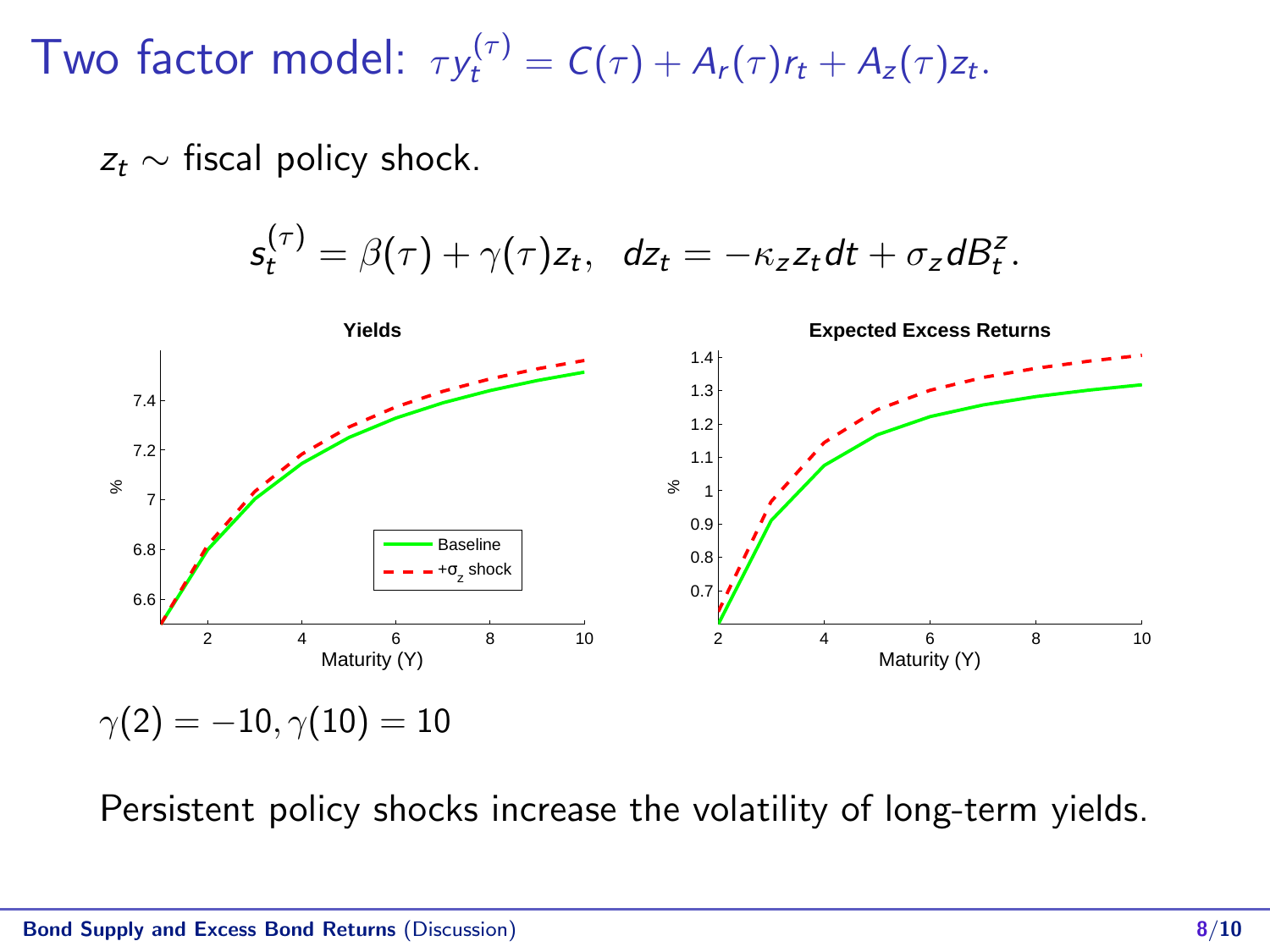# Time-Varying Risk Aversion

• Comparative statics: low a vs. high a.



What are the implications from a model with endogenous time-variation in risk aversion,  $a = a(W)$ ?